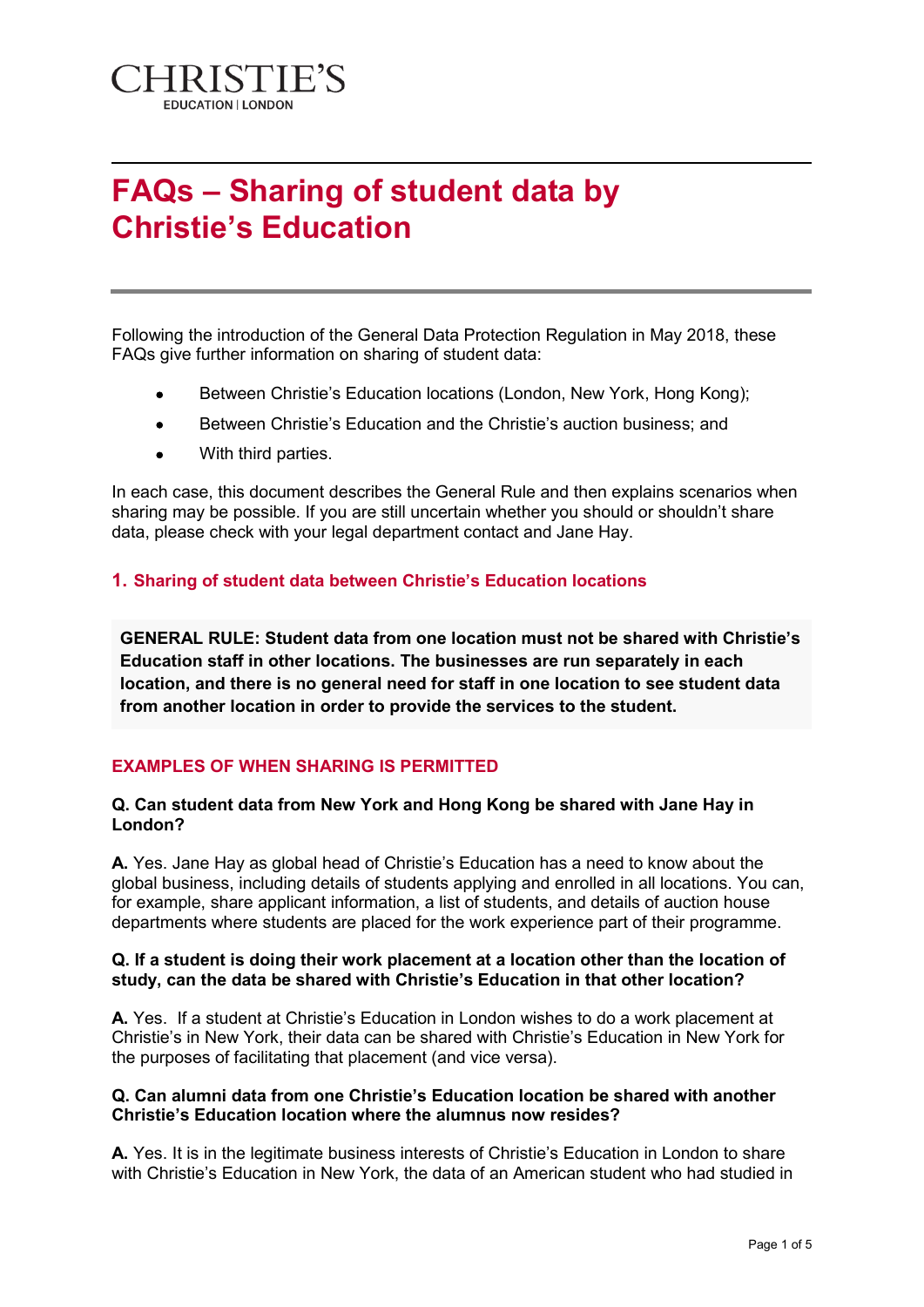London (who is more likely to be interested in attending alumni events in the US). And vice versa.

#### **Q. If a student transfers their application from one location to another, can Christie's Education in the first location transfer the data to Christie's Education in another location?**

**A.** Yes. It is necessary for us to do this for further consideration of the application. However, you should only transfer what is necessary for the receiving location (for example if a student applying to Christie's Education in New York provided vaccination records, but these are not relevant to studying in London, these should not be transferred). The student will usually be very much aware of the context of their application to both locations but if for any reason you believe the student is not aware of the need to transfer their data, it is best to confirm with the student "Would you like me to transfer the details you provided for your application to us to Christie's Education in [location]?".

# **2. Sharing of student data between Christie's Education and Christie's auction business**

**GENERAL RULE: a student's data (including the fact that they are a student) can't be shared with the auction business. A student who signs up for a course wouldn't expect that their data is passed to the auction house for marketing purposes or for general future reference. You would need the student's consent to pass on their data.**

# **EXAMPLES OF WHEN SHARING IS PERMITTED**

# **Q. Can I share details of students with the auction house for the purposes of arranging the work placement/internship part of their course?**

**A.** Yes. This is necessary for Christie's Education to be able to provide this part of the course.

# **Q. Can we encourage students to sign up for a mychristies account?**

**A.** Yes. You can certainly encourage them to do so on the basis that the more they learn about the art world and the auction business, the more beneficial it will be for their studies. However, it is entirely their decision whether they choose to create this relationship with the auction house. The student should create and manage their own account on christies.com, rather than Christie's Education passing this data to the auction house.

#### **Q. An auction house employee has reached out to me to ask me to confirm if a particular individual has applied/enrolled. Can I share this information?**

**A.** If the student has been referred to Christie's Education by the auction house, then see the next question. In all other cases, it is best to be cautious. If the named individual is a student, you cannot be certain whether they wish you to share this information. You can deal with this practically by telling the auction house employee you will make some enquiries but may not be able to confirm either way. You should then ask the student "Do you know ABC at the auction house? He/She seemed to know you but I didn't want to confirm you were studying with us without checking with you first". If you are able to confirm to the auction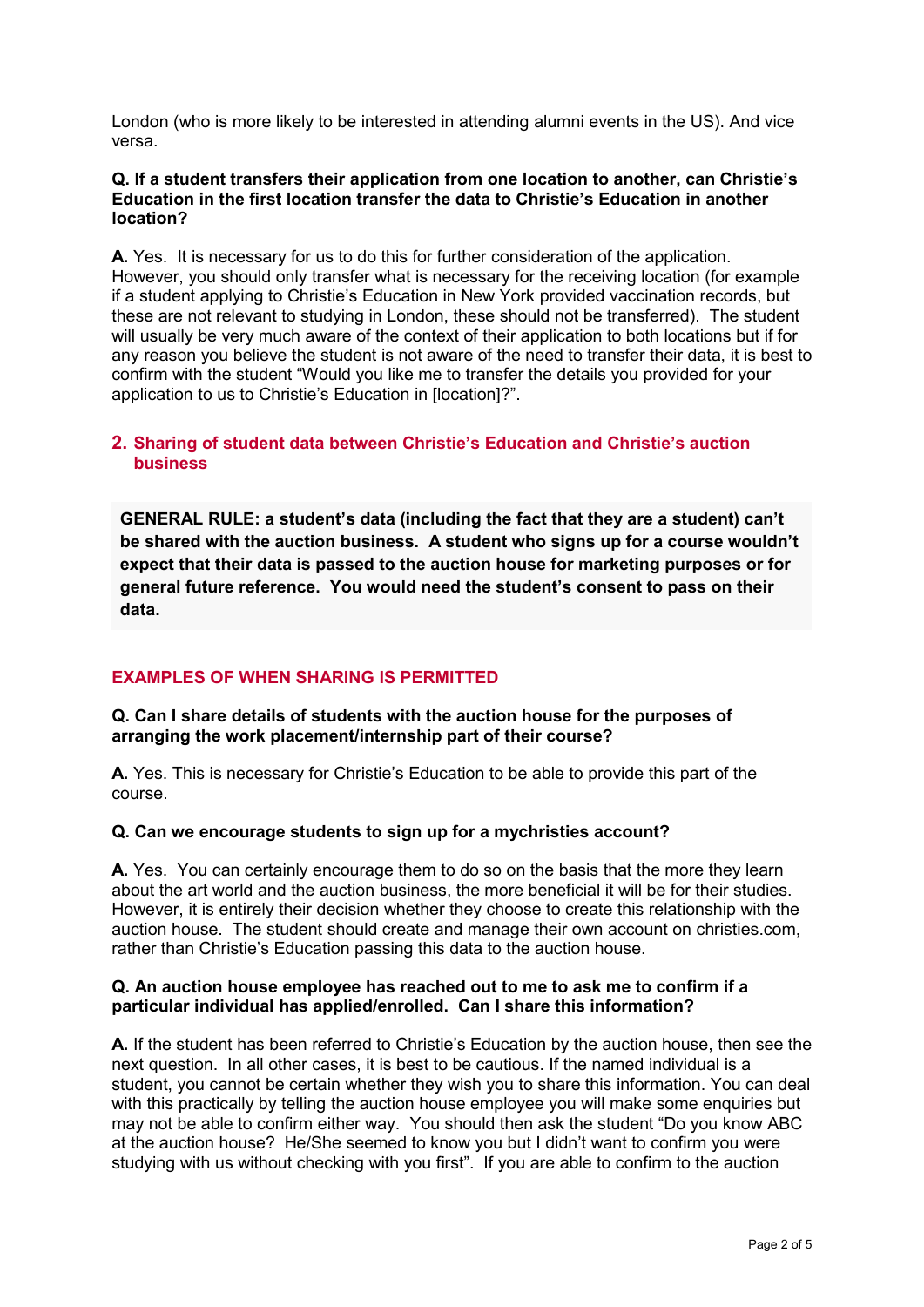house employee, you should only share very basic details such as the relevant course and the course start date.

## **Q. An auction house employee referred the student to Christie's Education. Can I confirm to them whether the student applied and/or enrolled?**

**A.** Yes. If a student comes to Christie's Education via an enquiry to their (or their family's) auction house contact, there is a reasonable expectation that the auction house is going to be aware of this individual's studies. It's okay to communicate the fact that they subsequently applied/enrolled, the auction house department to which they are assigned for the purposes of their work placement, and the fact that they have finished their course to the auction house contact who originally introduced them. However, we should not be sharing further details (for example attendance, grades, where they are residing while they study) with the auction house without their consent.

## **Q. Can I ask students to confirm whether they or their family are auction house clients when they apply for a course?**

**A.** You can ask applicants "Are you or your family existing clients of Christie's auction house?". However, you must explain on the form that if an applicant has no existing connection to Christie's this will not be a relevant factor in deciding whether to offer them a place on the relevant programme. For applicants with an existing connection, this information will be used to ensure there is no conflict when allocating an auction house department for the work placement part of their programme. You can ask a supplementary question "If yes, are you happy for us to inform the auction house of your application (and where relevant, subsequent enrolment) on a Christie's Education programme?

#### **Q. If a student volunteers the information that they or their family are a client of the auction house in some other context, can I let the auction house know that they have applied or enrolled at Christie's Education?**

**A.** Again, it is best to be cautious. The student may not expect that Christie's Education will immediately pass the information to the auction house to add to their auction house client profile. You can easily gauge to what extent they are comfortable with passing the information on, by saying something like "what do you collect? who do you deal with…wow, does he/she/ the department know that you've enrolled….should I reach out to him/her/them?" If the student is fine with the auction house knowing they are a student, you can reach out to the relevant individual/ department and let them know.

## **Q. An alumnus keeps us informed about their future career, can we pass that data on to the auction house?**

**A.** While the alumnus may be happy to provide details about their career in the context of requesting a reference from Christie's Education or in the context of an alumni social occasion, they wouldn't necessarily expect that Christie's Education would pass that data to the auction house so the auction house can track their career. If their career develops in the art market, they are likely to form their own relationship with the auction house in that context. Auction house employees will be able to make a note on the client's record about their prior studies at Christie's Education if the alumnus mentions this to them or the information is otherwise in the public domain (for example, on the alumnus company website, in an article).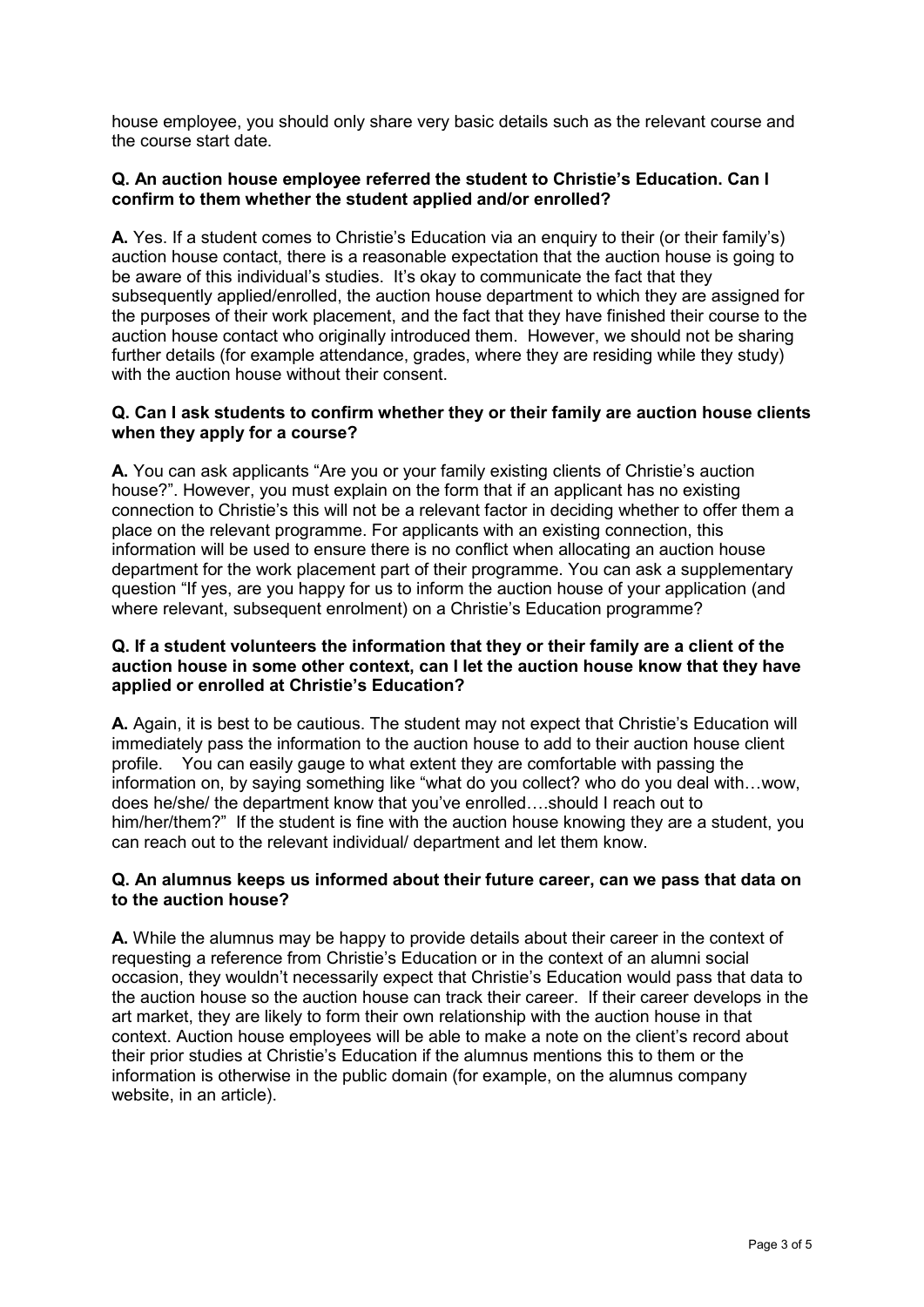# **3. Sharing of student data with third parties**

# **EXAMPLES OF WHEN SHARING IS PERMITTED**

## **Q. Can I share student data with third parties if it is necessary for properly evaluating their application or providing the programme?**

**A.** Yes, if it's necessary to share in the context of checking and evaluating a student's application (for example, if we need to check references or evaluate the equivalence of a student's existing overseas qualifications) or if it's necessary to share the information to be able to provide parts of the programme (for example, to give access to certain library services, to arrange transport and accommodation or access to venues for trips), this is permitted. You should only share the minimum information necessary to achieve the purpose.

#### **Q. Can I release information about a student's studies (such as attendance or grades) to a relative, partner or friend?**

**A**. Yes, if you have the student's consent. For students of Christie's Education in London and Hong Kong, you should check with the student on a case by case basis before responding to such enquiries, even if the person making the request has paid their fees.

For students of Christie's Education in New York, you will need to check their FERPA options. We can disclose information known as "Directory Information" to anyone who requests it (unless the student has indicated they do not wish us to do so by completing a FERPA Hold Directory Information Form). By contrast, we cannot release non-directory information to third parties unless the student has specifically authorised us to do this by completing a FERPA Non-Directory Information Release Form. Despite a student's FERPA options, please consider the request carefully. If anything about the request seems unusual or suspicious or might put the student at risk, it is safer to check with the student before releasing the information.

## **Q. Another educational institution or prospective employer has requested Christie's Education provide a reference for an alumnus, can I provide this?**

**A.** For students of Christie's Education in London and Hong Kong, we should check with the student before releasing the information. For students of Christie's Education Inc, we can disclose "Directory Information" to anyone who requests it unless the student has indicated they do not wish us to do so by completing a FERPA Hold Directory Information Form. By contrast, we cannot release non-directory information to third parties unless the student has specifically authorised us to do this by completing a FERPA Non-Directory Information Release Form.

#### **Q. Can I provide information about students to our regulators, the visa authorities and other official bodies?**

**A.** If we are legally required to disclose routine information about the student to the regulator (for example, Higher Education Statistics Agency (HESA), Office for Students (OFS), UK Department of Education, the New York State Education Department, the New York State Board of Regents and the US Department of Education), visa issuing bodies, or certain federal, state and local authorities who are permitted access under FERPA, you may disclose the information.

If you receive a request from government or law enforcement agencies to provide data outside the routine reporting context (for example in connection with a potential crime)